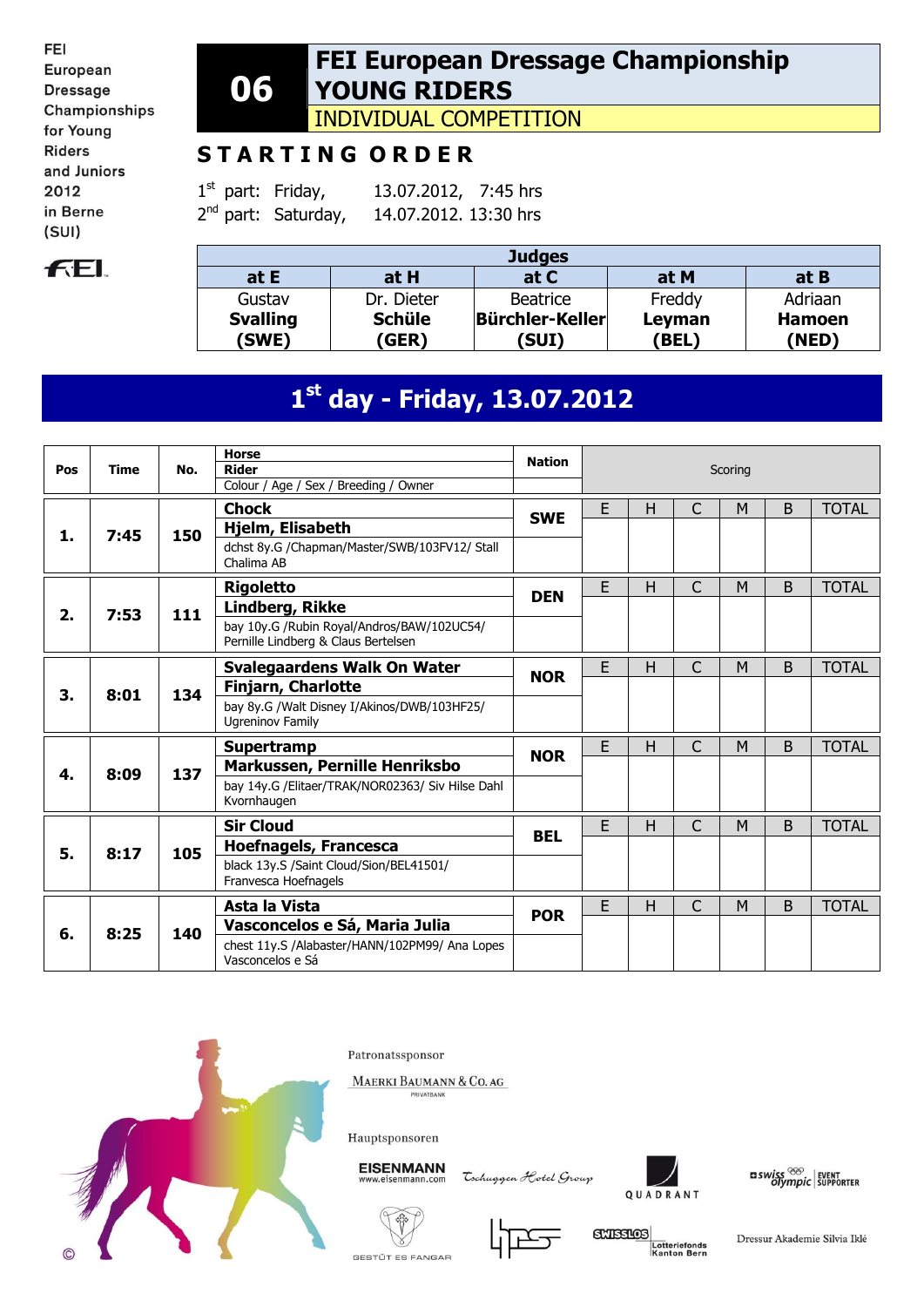| Pos | <b>Time</b> | No. | <b>Horse</b><br><b>Rider</b><br>Colour / Age / Sex / Breeding / Owner | Nation     | Scoring |   |   |   |   |              |
|-----|-------------|-----|-----------------------------------------------------------------------|------------|---------|---|---|---|---|--------------|
|     |             |     | <b>Donaublick</b>                                                     |            |         | н | C | M | B | <b>TOTAL</b> |
|     | 8:33<br>7.  | 103 | Svehla, Tatjana                                                       | <b>AUT</b> |         |   |   |   |   |              |
|     |             |     | dchst 8y.G /Don Vino/Brentano II/HANN/103AF49/<br>Ingrid Svehla       |            |         |   |   |   |   |              |
|     |             |     | <b>Risander</b>                                                       |            |         | н |   | M | B | <b>TOTAL</b> |
| 8.  | 8:41        | 153 | Kap, Yasemin                                                          | <b>TUR</b> |         |   |   |   |   |              |
|     |             |     | chest 13y.G /Krack/C/KWPN/TUR40112/ Kosar, Itri                       |            |         |   |   |   |   |              |

### **Break / Maintenance 26 min**

|     |       |     | <b>Unique</b>                                                            |            | E | H | C              | M | B | <b>TOTAL</b> |
|-----|-------|-----|--------------------------------------------------------------------------|------------|---|---|----------------|---|---|--------------|
| 9.  | 9:15  | 117 | Legallais, Hélène                                                        | <b>FRA</b> |   |   |                |   |   |              |
|     |       |     | chest 10y.G /Olivi/Jetset D/KWPN/102WX57/<br>Legallais, Isabelle         |            |   |   |                |   |   |              |
|     |       |     | <b>Sunday Boy</b>                                                        |            | E | H | $\overline{C}$ | M | B | <b>TOTAL</b> |
| 10. | 9:23  | 115 | <b>Giros Mon, Cristina</b>                                               | <b>ESP</b> |   |   |                |   |   |              |
|     |       |     | black 11y.G /Sandro Hit/HANN/102MS17/ Cristina<br>Giros                  |            |   |   |                |   |   |              |
|     |       |     | Chopin V.                                                                |            | E | н | C              | M | B | <b>TOTAL</b> |
| 11. | 9:31  | 135 | <b>Hals, Anniken</b>                                                     | <b>NOR</b> |   |   |                |   |   |              |
|     |       |     | bay 11y.G /Lord Calidos/Victory/HOLST/103DE77/<br>Nina and Thorleif Hals |            |   |   |                |   |   |              |
|     |       |     | <b>Treinado</b>                                                          |            | E | H | $\mathsf{C}$   | M | B | <b>TOTAL</b> |
| 12. |       | 139 | <b>Carneiro, Ana Filipa</b>                                              | <b>POR</b> |   |   |                |   |   |              |
|     | 9:39  |     | bay 11y.S /Dardo/Cajual/LUS/102OQ69/ José<br>Santos Carneiro             |            |   |   |                |   |   |              |
|     |       |     |                                                                          |            |   |   |                |   |   |              |
|     |       |     | <b>Popcorn II</b>                                                        |            | E | H | $\mathsf{C}$   | M | B | <b>TOTAL</b> |
|     |       |     | Suter, Andrina                                                           | <b>SUI</b> |   |   |                |   |   |              |
| 13. | 9:47  | 148 | bay 18y.G /Anduc/Flaneur/TRAK/102OE99/ Suter<br>Andrina                  |            |   |   |                |   |   |              |
|     |       |     | <b>Ruben</b>                                                             |            | E | H | $\overline{C}$ | M | B | <b>TOTAL</b> |
|     |       |     | Troshenkova, Elizaveta                                                   | <b>RUS</b> |   |   |                |   |   |              |
| 14. | 9:55  | 144 | bay 12y.G /Rubinstein/OLDBG/102VV94/<br>Zakharova, Diana                 |            |   |   |                |   |   |              |
|     |       |     | <b>Golden Fire</b>                                                       |            | E | H | $\overline{C}$ | M | B | <b>TOTAL</b> |
|     |       |     | Egay, Maria                                                              | <b>RUS</b> |   |   |                |   |   |              |
| 15. | 10:03 | 143 | chest 12y.S /Zinders/BUDJ/RUS40139/ Mrs.Irina<br>Egay                    |            |   |   |                |   |   |              |
|     |       |     | <b>Scalia</b>                                                            |            | E | H | $\overline{C}$ | M | B | <b>TOTAL</b> |
| 16. | 10:11 | 118 | van den Berghe, Victoria                                                 | <b>FRA</b> |   |   |                |   |   |              |

**Break / Maintenance 16 min**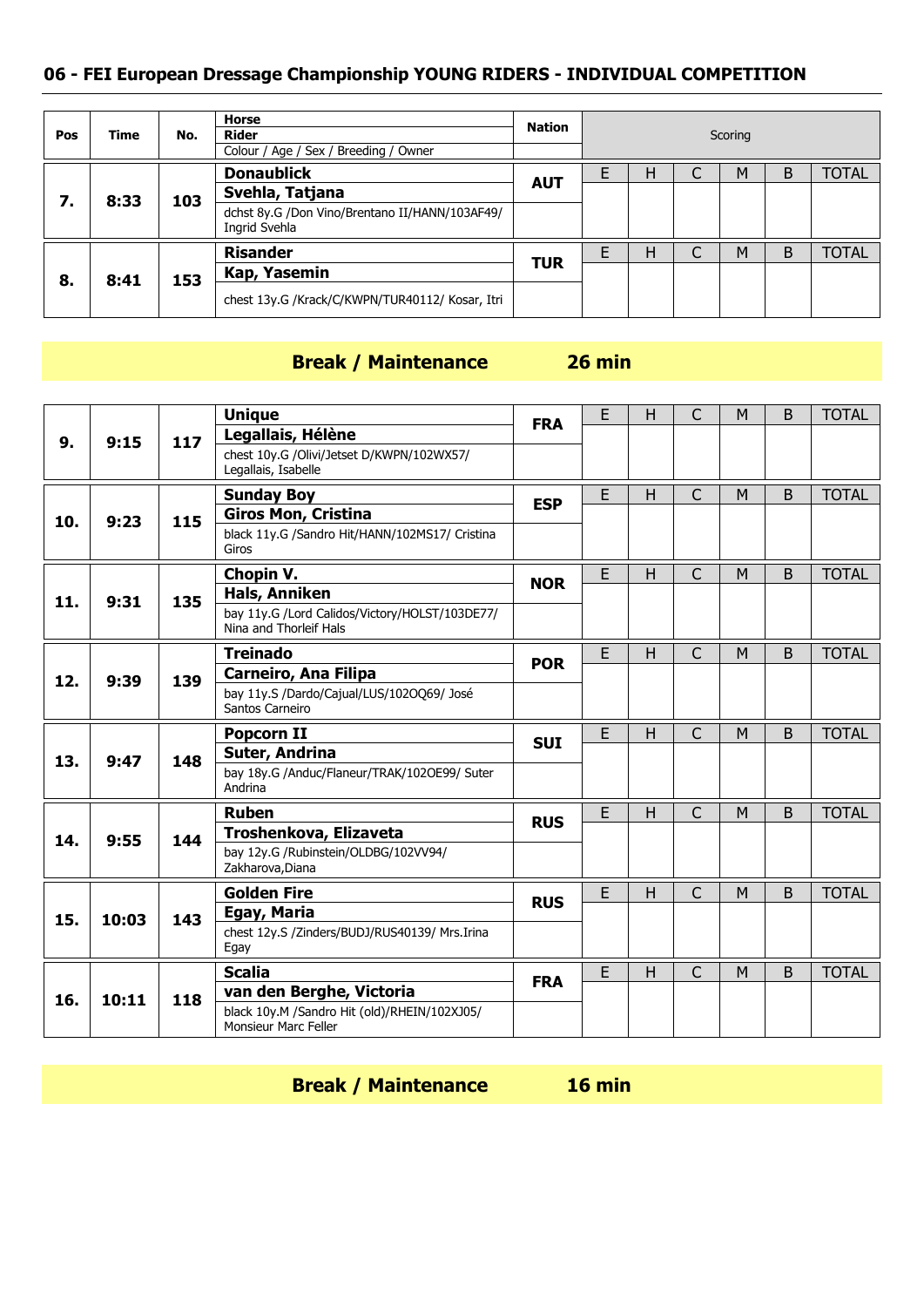| Pos | <b>Time</b> | No. | <b>Horse</b><br><b>Rider</b>                                                | <b>Nation</b> |   |    |                | Scoring |              |              |
|-----|-------------|-----|-----------------------------------------------------------------------------|---------------|---|----|----------------|---------|--------------|--------------|
|     |             |     | Colour / Age / Sex / Breeding / Owner                                       |               |   |    |                |         |              |              |
|     |             |     | <b>Rubinario</b>                                                            | <b>SUI</b>    | E | H  | $\mathsf{C}$   | M       | <sub>B</sub> | <b>TOTAL</b> |
| 17. | 10:35       | 146 | Hartmann, Anthea                                                            |               |   |    |                |         |              |              |
|     |             |     | dbay 10y.G /Rubin-Royal/Ramires/WESTF/<br>102ME53/ Hartmann Anthea          |               |   |    |                |         |              |              |
|     |             |     | <b>Calvin G</b>                                                             | <b>GBR</b>    | E | H. | $\mathsf{C}$   | M       | B            | <b>TOTAL</b> |
| 18. | 10:43       | 121 | <b>Hardwick, Alex</b>                                                       |               |   |    |                |         |              |              |
|     |             |     | bay 8y.G /Contendro/Graf<br>Sponeck/HANN/103HU95/ Mr & Mrs S Hardwick       |               |   |    |                |         |              |              |
|     |             |     | <b>Go Dutch III</b>                                                         | <b>SWE</b>    | E | H  | $\mathsf{C}$   | M       | B            | <b>TOTAL</b> |
| 19. | 10:51       | 152 | Nilsson, Sanna                                                              |               |   |    |                |         |              |              |
|     |             |     | bay 12y.S /Gracieux (old)/Larinero<br>(hoist)/OLDBG/GBR12876/ Sanna Nilsson |               |   |    |                |         |              |              |
|     |             |     | <b>Doletto</b>                                                              | <b>FRA</b>    | E | H  | $\overline{C}$ | M       | <sub>B</sub> | <b>TOTAL</b> |
| 20. | 10:59       | 119 | van den Berghe, Alix                                                        |               |   |    |                |         |              |              |
|     |             |     | bay 7y.G /Diamond Hit/Sion/OLDBG/103NK52/<br>Marc Feller                    |               |   |    |                |         |              |              |
|     |             |     | <b>Minos Demaziere</b>                                                      | <b>FRA</b>    | E | H. | $\mathsf{C}$   | M       | B            | <b>TOTAL</b> |
| 21. | 11:07       | 116 | Hel, Jessica                                                                |               |   |    |                |         |              |              |
|     |             |     | black 11y.G /Florestan/Ehrentusch/SF/FRA46001/<br>Jessica Hel               |               |   |    |                |         |              |              |
|     |             |     | Dorado 69                                                                   | <b>ESP</b>    | E | Η  | $\mathsf C$    | M       | B            | <b>TOTAL</b> |
| 22. | 11:15       | 113 | <b>Balasch González, Erik</b>                                               |               |   |    |                |         |              |              |
|     |             |     | chest 12y.G /HANN/102UH32/ Erik Balasch<br>Gonzalez                         |               |   |    |                |         |              |              |
|     |             |     | <b>Flint Star</b>                                                           | <b>SUI</b>    | E | H  | $\overline{C}$ | M       | B            | <b>TOTAL</b> |
| 23. | 11:23       | 145 | <b>Ackermann, Sabrina</b>                                                   |               |   |    |                |         |              |              |
|     |             |     | chest 13y.G /Freudenprinz/Renoir I/WESTF/<br>SUI41142/ Ackermann Monica     |               |   |    |                |         |              |              |
|     |             |     | <b>Valenta's Fabian</b>                                                     |               | Е | H  | C              | M       | B            | <b>TOTAL</b> |
| 24. | 11:31       | 104 | <b>Valenta, Karoline</b>                                                    | <b>AUT</b>    |   |    |                |         |              |              |
|     |             |     | grey 13y.G /Fabriano/Goldstern/HANN/102QD48/<br>Karoline Valenta            |               |   |    |                |         |              |              |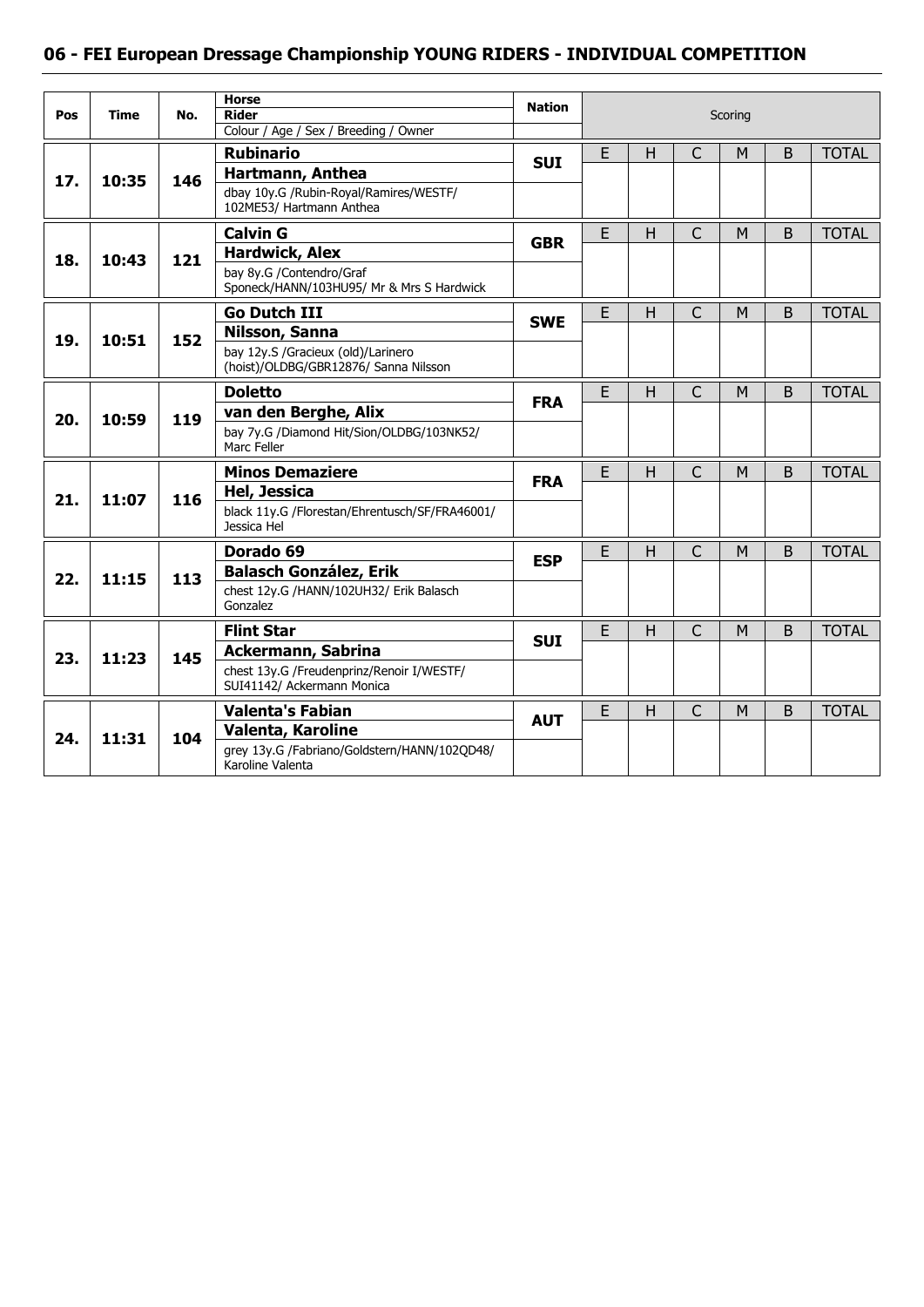# **2 nd day - Saturday, 14.07.2012**

| Pos | Time  | No. | <b>Horse</b><br><b>Rider</b><br>Colour / Age / Sex / Breeding / Owner                    | <b>Nation</b> |                  |              |                | Scoring      |             |              |
|-----|-------|-----|------------------------------------------------------------------------------------------|---------------|------------------|--------------|----------------|--------------|-------------|--------------|
|     |       |     |                                                                                          |               | E                |              |                |              |             | <b>TOTAL</b> |
|     |       |     | <b>Saturday Night Fever</b><br><b>Cerrillo Sopena, Luis</b>                              | <b>ESP</b>    |                  | Н            | C              | M            | B           |              |
| 25. | 13:30 | 114 | chest 9y.G /Sandro Hit/HANN/102XZ01/<br>Desarrollos Extremos S.L.                        |               |                  |              |                |              |             |              |
|     |       |     | <b>Zidana Arkide</b>                                                                     | <b>NOR</b>    | E.               | н            | C              | м            | B           | <b>TOTAL</b> |
| 26. | 13:38 | 136 | <b>Lund, Catharina Lorentzen</b>                                                         |               |                  |              |                |              |             |              |
|     |       |     | chest 9y.M /Don Schufro/Arkedin/NWB/102OH13/<br>Ekeli Linberg and Severinsen Family      |               |                  |              |                |              |             |              |
|     |       |     | <b>Kleppenhus Seabiscuit</b>                                                             | <b>RUS</b>    | E                | H            | $\overline{C}$ | M            | B           | <b>TOTAL</b> |
| 27. | 13:46 | 141 | Afanasieva, Polina                                                                       |               |                  |              |                |              |             |              |
|     |       |     | dbay 7y.G /Sandro Hit/Davignon/DWB/103MI73/<br>Aristov, Nikolay                          |               |                  |              |                |              |             |              |
|     |       |     | <b>Royal Angelo 0004</b>                                                                 | <b>ITA</b>    | E                | $\mathsf{H}$ | C              | м            | B           | <b>TOTAL</b> |
| 28. | 13:54 | 129 | Petroncini, Arianna                                                                      |               |                  |              |                |              |             |              |
|     |       |     | bay 11y.G /Rot Spon/Pik Bube/HANN/102XV87/<br>Zamboni Alessandra                         |               |                  |              |                |              |             |              |
|     |       |     | <b>Velvet Dream</b>                                                                      | <b>BEL</b>    | E<br>H<br>C<br>M |              | B              | <b>TOTAL</b> |             |              |
| 29. | 14:02 | 107 | <b>Schepens, Carole</b>                                                                  |               |                  |              |                |              |             |              |
|     |       |     | bay 7y.M /Dream Of Heidelberg/Amsterdam/<br>HOLST/102WN65/ Schepens Jean-Paul            |               |                  |              |                |              |             |              |
|     |       |     | Quanderas                                                                                | <b>GRE</b>    | $\overline{E}$   | H            | $\overline{C}$ | M            | B           | <b>TOTAL</b> |
| 30. | 14:10 | 128 | Sklavounos, Angela                                                                       |               |                  |              |                |              |             |              |
|     |       |     | bay 12y.G /Quando-Quando/Paradiesvogel/<br>BRAND/GER43428/ BG Frantzeskaki u. Sklavounos |               |                  |              |                |              |             |              |
|     |       |     | <b>Ambaro Saturnus</b>                                                                   | <b>BEL</b>    | E                | H            | $\overline{C}$ | M            | B           | <b>TOTAL</b> |
| 31. | 14:18 | 106 | Roos, Laurence                                                                           |               |                  |              |                |              |             |              |
|     |       |     | bay 12y.G /Montecristo/Balzflug/KWPN/102NO68/<br>Ambaro NV                               |               |                  |              |                |              |             |              |
|     |       |     | <b>Donna Summer</b>                                                                      | <b>GBR</b>    | E                | H            | $\mathsf{C}$   | M            | $\mathsf B$ | <b>TOTAL</b> |
| 32. | 14:26 | 123 | Oakeley, Olivia                                                                          |               |                  |              |                |              |             |              |
|     |       |     | chest 10y.G /HANN/102TV99/ Olivia Oakeley                                                |               |                  |              |                |              |             |              |
|     |       |     | <b>Dawson 5</b>                                                                          | <b>SWE</b>    | E                | H            | $\mathsf{C}$   | м            | B           | <b>TOTAL</b> |
| 33. | 14:34 | 151 | <b>Melin, Tove</b>                                                                       |               |                  |              |                |              |             |              |
|     |       |     | dbay 11y.G /Dark Rubin/Akzent II/OLDBG/<br>GER44458/ Kemper, Ernst u. Schultmann, Hild.  |               |                  |              |                |              |             |              |

### **Break / Maintenance 18 min**

|     |                     |                                                             | <b>Active Walero</b> | <b>GBR</b> | н | М | B | <b>TOTAL</b> |
|-----|---------------------|-------------------------------------------------------------|----------------------|------------|---|---|---|--------------|
|     |                     |                                                             | Hayler, Roberta      |            |   |   |   |              |
|     | 122<br>15:00<br>34. | bay 20y.G /Wanderer/Matcho/HANN/GER16338/<br>Miss F K James |                      |            |   |   |   |              |
|     |                     |                                                             |                      |            |   |   |   |              |
|     |                     |                                                             | <b>Alassio's Boy</b> |            | H | M | B | <b>TOTAL</b> |
| 35. | 15:08               | 101                                                         | Fries, Franziska     | <b>AUT</b> |   |   |   |              |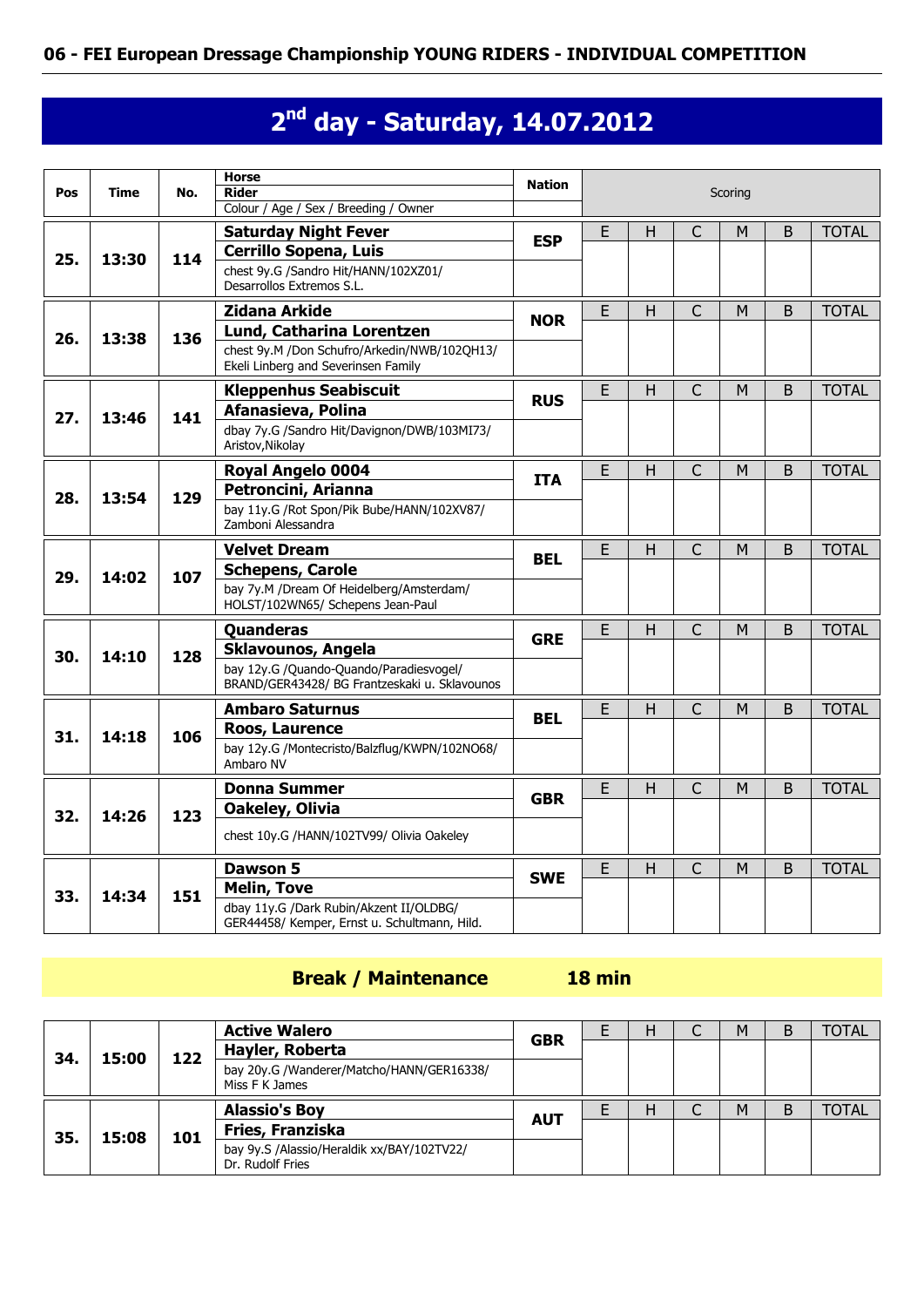| Pos | <b>Time</b> | No. | <b>Horse</b><br><b>Rider</b>                                                | <b>Nation</b> |   |   |              | Scoring |   |              |
|-----|-------------|-----|-----------------------------------------------------------------------------|---------------|---|---|--------------|---------|---|--------------|
|     |             |     | Colour / Age / Sex / Breeding / Owner                                       |               |   |   |              |         |   |              |
|     |             |     | <b>Rozo Soneca</b>                                                          | <b>DEN</b>    | E | H | $\mathsf{C}$ | M       | B | <b>TOTAL</b> |
| 36. | 15:16       | 110 | Kragekjaer, Andreas                                                         |               |   |   |              |         |   |              |
|     |             |     | bay 9y.G /Blue Hors Romancier/Aleksander/DWB/<br>103EL63/ Andreas Kragekjær |               |   |   |              |         |   |              |
|     |             |     | <b>Gino 333</b>                                                             |               | E | H | $\mathsf{C}$ | M       | B | <b>TOTAL</b> |
| 37. | 15:24       | 102 | Pointinger, Lea-Elisabeth                                                   | <b>AUT</b>    |   |   |              |         |   |              |
|     |             |     | chest 14y.G /Gardez/Adlerfarn II/102QU24/ Lea-<br>Elisabeth Pointinger      |               |   |   |              |         |   |              |
|     |             |     | <b>Comanche Crumble</b>                                                     |               | E | H | $\mathsf{C}$ | M       | B | <b>TOTAL</b> |
| 38. | 15:32       | 120 | <b>Grant, Eilidh</b>                                                        | <b>GBR</b>    |   |   |              |         |   |              |
|     |             |     | bay 15y.M /Cassander/Magnum/GBR41330/ Miss<br>Eilidh Grant                  |               |   |   |              |         |   |              |
|     |             |     | Donna Romma                                                                 |               | E | H | C            | M       | B | <b>TOTAL</b> |
| 39. | 15:40       | 149 | Aspnäs, Elin                                                                | <b>SWE</b>    |   |   |              |         |   |              |
|     |             |     | black 8y.M /Don<br>Frederico/Warkant/HANN/102YN99/ Mats Aspnäs              |               |   |   |              |         |   |              |
|     |             |     | <b>Winston</b>                                                              | <b>NED</b>    | E | Н | C            | M       | B | <b>TOTAL</b> |
| 40. | 15:48       | 131 | Kooijman, Stephanie                                                         |               |   |   |              |         |   |              |
|     |             |     | dbay 8y.G /Oo Seven/KWPN/102XY77/ Bruin,G. de                               |               |   |   |              |         |   |              |
|     |             |     | <b>Rambo</b>                                                                | <b>NED</b>    | E | Н | C            | M       | B | <b>TOTAL</b> |
| 41. | 15:56       | 130 | Houtvast, Daniëlle                                                          |               |   |   |              |         |   |              |
|     |             |     | dbay 13y.G /Gribaldi/KWPN/NED07418/<br>Houtvast, D                          |               |   |   |              |         |   |              |

# **Break / Maintenance 26 min**

|     |       |     | <b>Flash</b>                                                              | <b>NED</b> | E | H | C | М | B            | <b>TOTAL</b> |
|-----|-------|-----|---------------------------------------------------------------------------|------------|---|---|---|---|--------------|--------------|
| 42. | 16:30 | 132 | Krooswijk, Angela                                                         |            |   |   |   |   |              |              |
|     |       |     | dchst 11y.G /Fidermark/WESTF/NED42251/<br>Krooswijk, H.T.A.               |            |   |   |   |   |              |              |
|     |       |     | <b>Habitus</b>                                                            | <b>GER</b> | E | H | Ċ | М | B            | <b>TOTAL</b> |
| 43. | 16:38 | 125 | Lüttgen, Louisa                                                           |            |   |   |   |   |              |              |
|     |       |     | dbay 14y.G /Hohenstein/Weltmeyer/HANN/<br>GER22223/ Hucke-Lüttgen, Esther |            |   |   |   |   |              |              |
|     |       |     | <b>Urchin B</b>                                                           |            | E | H | C | M | B            | <b>TOTAL</b> |
| 44. | 16:46 | 133 | Lanen, Michelle van                                                       | <b>NED</b> |   |   |   |   |              |              |
|     |       |     | chest 10y.G /Jazz/Vincent/KWPN/102XK00/<br>Dressuurstal van Lanen         |            |   |   |   |   |              |              |
|     |       |     | <b>Don Windsor OLD</b>                                                    | <b>GER</b> | E | H | C | M | B            | <b>TOTAL</b> |
| 45. | 16:54 | 124 | Kienbaum, Florine                                                         |            |   |   |   |   |              |              |
|     |       |     | black 9y.G /Don Cardinale/Waldstar<br>xx/OLDBG/102PA45/ Kienbaum, Florine |            |   |   |   |   |              |              |
|     |       |     | <b>Atterupgaards Cassidy</b>                                              |            | E | Н | C | M | <sub>B</sub> | <b>TOTAL</b> |
| 46. | 17:02 | 109 | <b>Dufour, Cathrine</b>                                                   | <b>DEN</b> |   |   |   |   |              |              |
|     |       |     | chest 8y.G /Caprimond E.H./Donnerhall/DWB/<br>DEN40739/ Brian Christensen |            |   |   |   |   |              |              |
|     |       |     | <b>Millibar</b>                                                           |            | E | H | Ċ | M | B            | <b>TOTAL</b> |
| 47. | 17:10 | 112 | Merrald, Nanna Skodborg                                                   | <b>DEN</b> |   |   |   |   |              |              |
|     |       |     | dbay 10y.G /Milan/Liberty Dane/DWB/102QB20/<br><b>Helle Merrald</b>       |            |   |   |   |   |              |              |